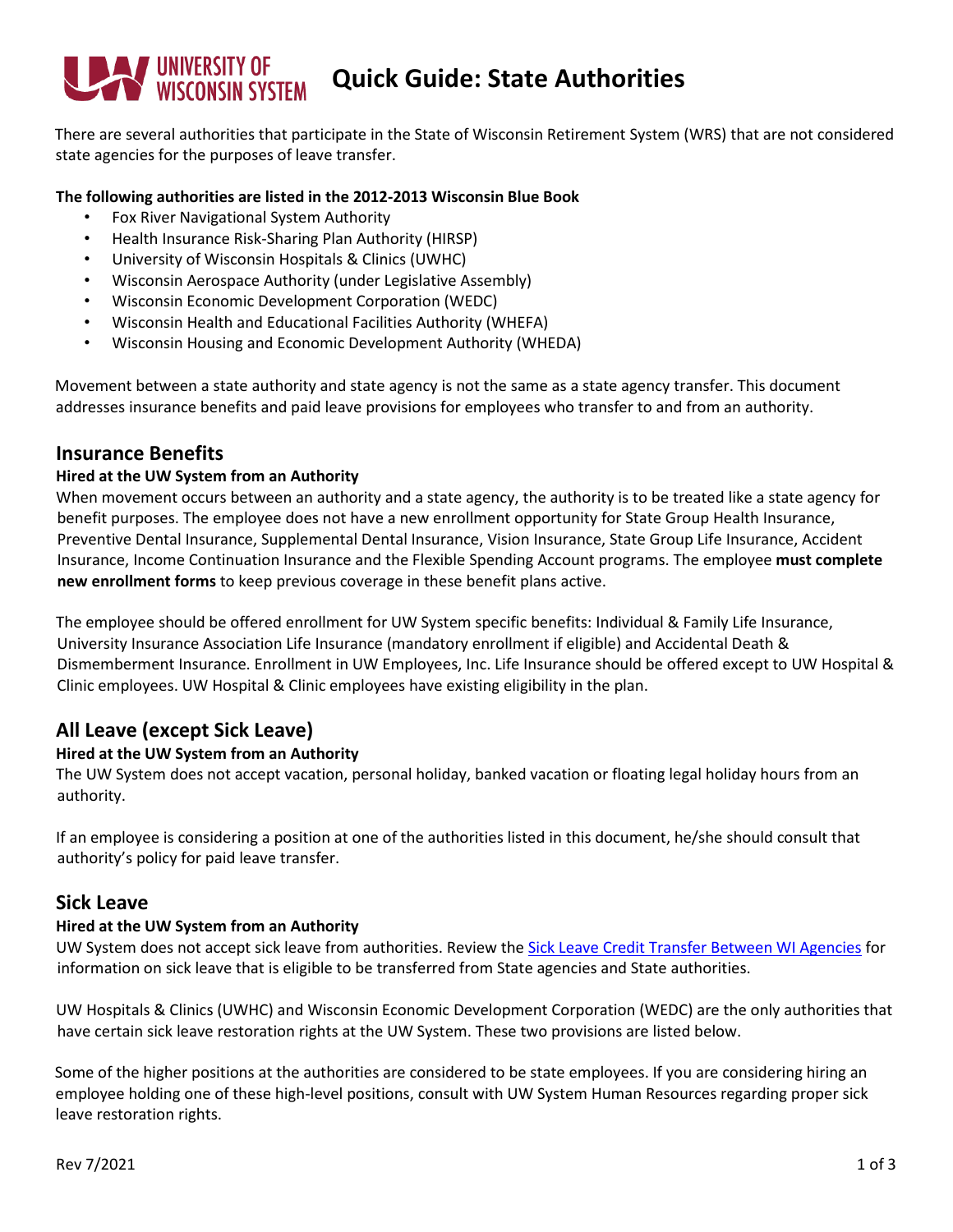# **WINDERSITY OF WISCONSIN SYSTEM Quick Guide: State Authorities**

## • **University of Wisconsin Hospital & Clinics (UWHC)**

Both UWHC authority and board employees are not considered state employees under Wis. Stats. § 230.

- $\circ$  For employees who are part of the UWHC authority (ETF employer #0001-0183) this was effective June 29, 1996.
- $\circ$  For employees who are part of the UWHC board (ETF employer #0001-0184) this was effective June 29, 2011.

Sick leave earned by UWHC board employees after June 29, 2011 is not transferrable to the UW System. Sick leave earned prior to June 29, 2011 as a board employee is restorable, if the employee reinstates within 5 years of separation or June 29, 2016, whichever is earlier. Office of State Employment Relations (OSER) has a UWHC Board Reinstatement spreadsheet that contains sick leave balances as of June 29, 2011 for board employees in active positions as of that date. Information is available upon request. For board employees who terminated prior to June 29, 2011, but are still within the 5 year period for reinstatement eligibility, sick leave balances will need to be verified by the UWHC payroll office.

UWHC employees who became UWHC authority employees (June 29, 1996) retained sick leave restoration eligibility for 5 years. Employees hired as UWHC authority employees after June 29, 1996 have never had reinstatement eligibility.

## • **Wisconsin Economic Development Corporation (WEDC)**

Effective with 2011 Wisconsin Act 7, certain employees from the Department of Commerce were removed from the civil service and appointed to the WEDC. These employees have sick leave restoration rights under s.ER-MRS 16.035 (1) and ER 18.03 (5)(a), Wis. Admin. Code for five years beginning July 1, 2011.

# **Sick Leave**

#### **Hired at an Authority from the UW System**

It is at the discretion of the hiring authority whether or not to accept sick leave earned at the UW System. If an employee is considering a position at one of the authorities listed in this document, he/she should consult that authority's policy for sick leave restoration rights. Review the [Sick Leave Credit Transfer Between WI Agencies](https://etf.wi.gov/files/accumulated-sick-leave-credit-transfer-between-wisconsin-retirement-system-agencies/download?inline=) for information on sick leave that is eligible to be transferred from State agencies and State authorities.

- **University of Wisconsin Hospital & Clinics (UWHC)**
	- o **As of June 23, 2019**:
		- UWHC will no longer accept sick leave for new hires transferring from another State of Wisconsin Agency.
		- UWHC will continue to certify sick leave for credits earned as a result of employment with UWHC.
		- **Employees who have 20 years of service or more and are under minimum retirement age will be** able to preserve their sick leave from UW System or state agencies even if they transfer to UWHC.
		- **Employees who do not have 20 years of service or more and transfer to UWHC from the UW** System or a state agency will lose their sick leave.
	- o **As of April 2014** (information provided by HR Service Center Manager at UW Hospitals & Clinics):
		- UWHC will accept 100% of sick leave time accumulated by employees while previously employed with an agency of the State of Wisconsin or the UW System who transfer to a UWHC Authority regular position, with the exceptions below. The sick leave transfer will be administered as follows:
			- Sick leave accumulated by the employee during their employment with an agency of the State of Wisconsin or the UW System shall be banked at UWHC and will only be available to pay for health insurance premiums upon retirement. This policy does not